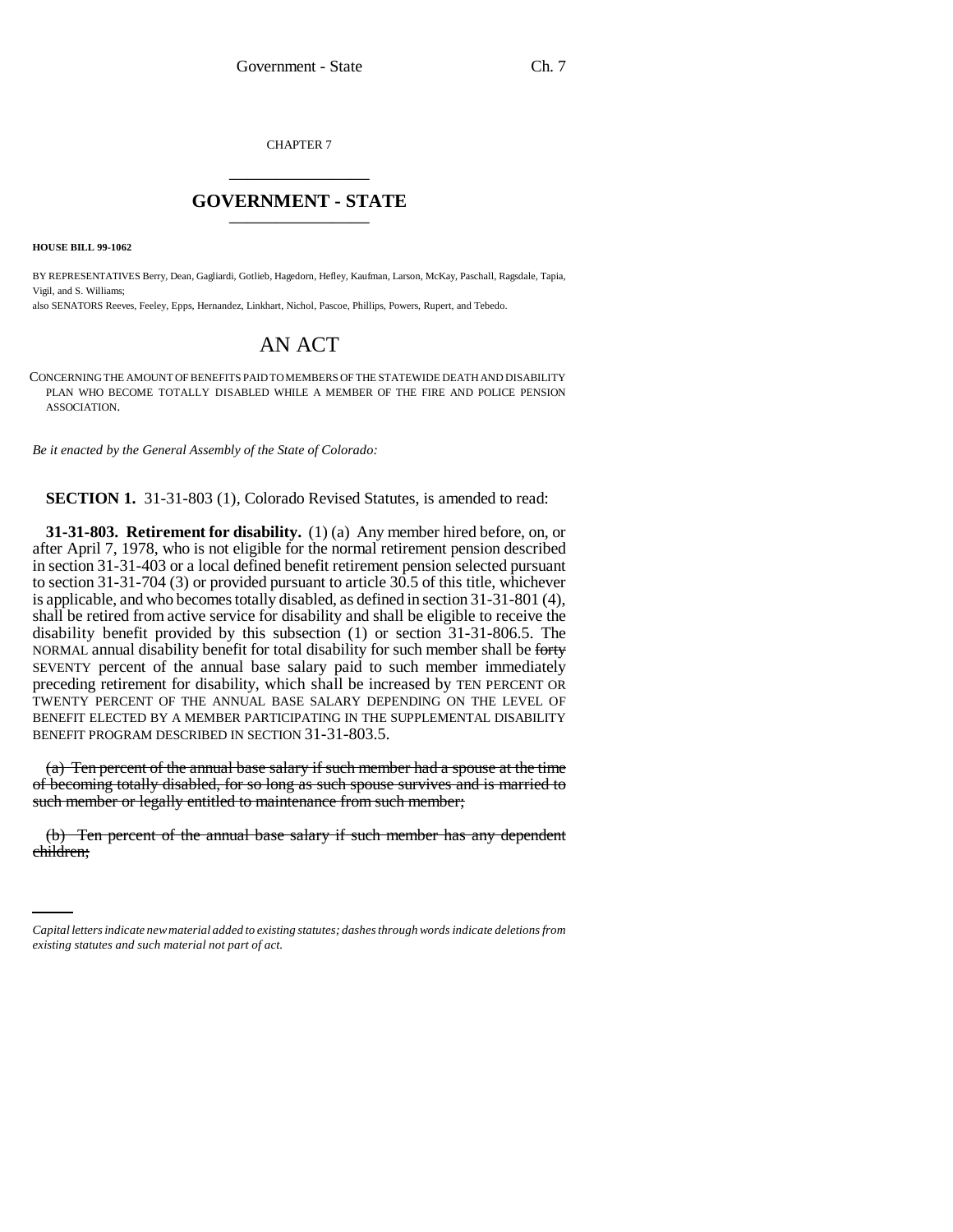(c) Ten percent or twenty percent of the annual base salary depending on the level of benefit elected by a member participating in the supplemental disability benefit program described in section 31-31-803.5.

(b) NOTWITHSTANDING SUBSECTION (5) OF THIS SECTION, A MEMBER ELIGIBLE FOR THE NORMAL ANNUAL DISABILITY BENEFIT FOR TOTAL DISABILITY MAY ELECT TO RECEIVE ONE OF THE FOLLOWING DISABILITY BENEFIT OPTIONS IN LIEU OF THE NORMAL ANNUAL DISABILITY BENEFIT PROVIDED UNDER PARAGRAPH (a) OF THIS SUBSECTION (1):

(I) OPTION 1. A REDUCED ANNUAL DISABILITY BENEFIT PAYABLE TO THE MEMBER AND, UPON THE MEMBER'S DEATH, ALL OF SUCH REDUCED ANNUAL DISABILITY BENEFIT TO BE PAID TO THE MEMBER'S DESIGNATED BENEFICIARY FOR LIFE;

(II) OPTION 2. A REDUCED ANNUAL DISABILITY BENEFIT PAYABLE TO THE MEMBER AND, UPON THE MEMBER'S DEATH, ONE-HALF OF SUCH REDUCED ANNUAL DISABILITY BENEFIT TO BE PAID TO THE MEMBER'S DESIGNATED BENEFICIARY FOR LIFE; OR

(III) OPTION 3. A REDUCED ANNUAL DISABILITY BENEFIT PAYABLE TO THE MEMBER AND, UPON THE MEMBER'S DEATH, ALL OF SUCH REDUCED ANNUAL DISABILITY BENEFIT TO BE PAID TO THE MEMBER'S SURVIVING SPOUSE AND DEPENDENT CHILDREN, IF ANY, UNTIL THE DEATH OF THE SURVIVING SPOUSE OR UNTIL THE YOUNGEST CHILD REACHES TWENTY-THREE YEARS OF AGE, WHICHEVER IS LATER.

(c) A MEMBER SHALL BE DEEMED TO HAVE ELECTED OPTION 3 SPECIFIED IN SUBPARAGRAPH (III) OF PARAGRAPH (b) OF THIS SUBSECTION (1) IF THE MEMBER IS ELIGIBLE FOR A BENEFIT FOR TOTAL DISABILITY UNDER THIS SUBSECTION (1), IS SURVIVED BY A SPOUSE OR DEPENDENT CHILD, AND DIES BEFORE MAKING AN ELECTION ALLOWED UNDER PARAGRAPH (b) OF THIS SUBSECTION (1).

(d) NOTWITHSTANDING SUBSECTION (5) OF THIS SECTION, A MEMBER RECEIVING A DISABILITY BENEFIT UNDER THIS SUBSECTION (1) AS OF JANUARY 1, 2000, MAY ELECT A DIFFERENT DISABILITY BENEFIT OPTION UNDER PARAGRAPH (b) OF THIS SUBSECTION (1) ONCE WITHIN NINETY DAYS OF RECEIVING WRITTEN NOTICE FROM THE BOARD OF THE OPPORTUNITY TO ELECT A DIFFERENT DISABILITY BENEFIT OPTION. THE BOARD MAY PROMULGATE RULES TO IMPLEMENT AND ADMINISTER THIS PARAGRAPH (d).

**SECTION 2. Effective date - applicability.** (1) This act shall take effect January 1, 2000, unless a referendum petition is filed during the ninety-day period after final adjournment of the general assembly that is allowed for submitting a referendum petition pursuant to article V, section 1 (3) of the state constitution. If such a referendum petition is filed against this act or an item, section, or part of this act within such period, then this act, item, section, or part, if approved by the people, shall take effect on the date of the official declaration of the vote thereon by proclamation of the governor.